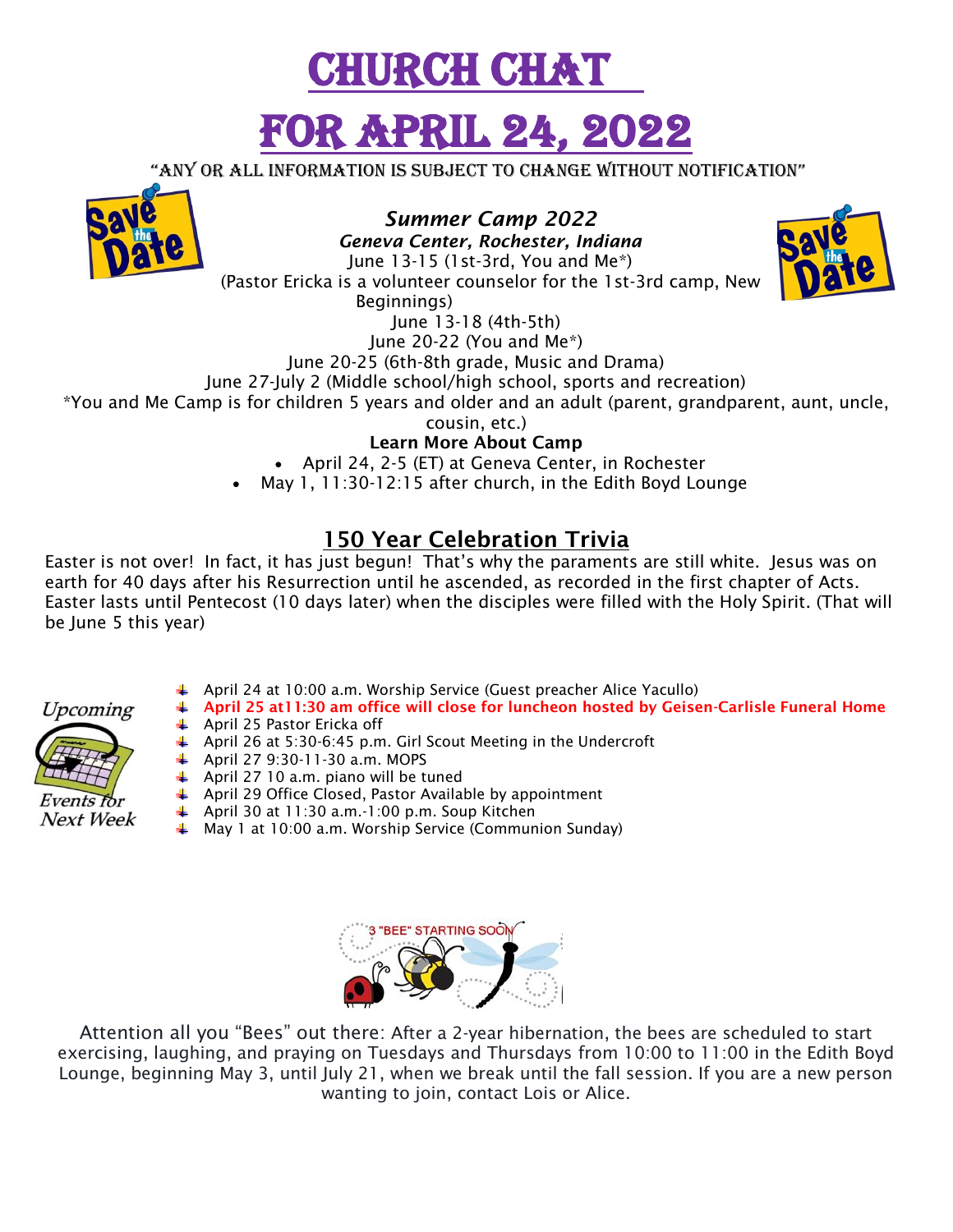Dear FPCMC members and friends,



As we journey through COVID-19, locally and globally, all of you energize my faith and hope that whether in sickness or in health—indeed we: *welcome, worship, celebrate, serve*—together with our God; our Hope. Until Sunday, April 17—a **congregational health and wellness survey** will be distributed. Forms will be available at the usher station. Also, an e-mailed version of the survey will be sent for anyone subscribed through our electronic communication program "Text In Church" for participants who wish to respond online soon. Please turn in your completed assessments before or after worship to me in the coming weeks. All of the gathered responses will be very helpful as to discerning the next and future steps of our health ministry.

*"Then Jesus called the twelve together and gave them power and authority over all demons and to cure diseases, and he sent them out to proclaim the kingdom of God and to heal." —Luke 9:1-2*

Thank you~ Jose Soto, coordinator <https://www.ohiohealth.com/siteassets/about-us/health-ministry/congregational-health-ministry-survey.pdf>

### **SESSION UPDATES**

As you may have noticed, during the pandemic, it's been a little challenging to update the congregation concerning Session's news, as most of our news was being relayed as regular congregation news. Now that we seem to be getting back to a somewhat normal schedule, I would like to start including the session updates once a month to give you an idea of what is happening in session.

We just had a special meeting Wednesday, 3/30/22 and here are some updates:

- #1. Session has voted to roll back most of the COVID protocol which was needed to safeguard against contracting the virus. Now that almost everyone has been vaccinated and the CDC has loosened their regulations, we decided that we could be a little looser with our regulations. We want to let people know that though we are making masks optional, **please do not feel uncomfortable wearing a mask if you choose to do so**. We want everyone to feel comfortable and use their own safety precautions.
- #2. We have approved the use of our parking lot for a group called Paladin, for a fundraiser on June 24th from 4:30pm to 7pm. More information to follow on that fundraiser/ scavenger hunt.
- $\bullet$  #3. Session has voted to allow repairs on our elevator and will be applying for a grant to pay for as much of the repairs as allowed. Other money will have to be raised to pay for the remainder of the repairs. More on that at a later date.
- #4. Session approved the hiring of Aria Keith as the second nursery attendant. Aria is a very competent, smart and knowledgeable babysitter and we are lucky to have her work and sit for the children.

 $\bullet$ That's it for now .... stay tuned for more updates next month! Your Clerk of Session, Laura Kittle

## **ADULT CURRICULUM GUIDES TIME TO GET YOUR ORDER SUBMITTED**

. The guides "Live in Community" (June) and "Honor Gods Diversity" (July) are ready to be ordered. The **last day** to place your order for these two guides is **May 15th**. When you place your order, please either go to PayPal to make your payment or to pay by check you can mail it, put in Sunday's offering plate or drop it off at the office. If paying by cash you MUST have exact change, we do not have a way to make change.

We will post when the quides are in and are ready for pick up.

Please use the link below to place your order, if you care to have one or contact Diane Yettaw in the office.

**In the future, please use this link to reserve your \$8.00 copy <https://forms.gle/HnAUDV7gcygxYEhU6>**

**(This can also be found on Facebook) or scan this bar code:**

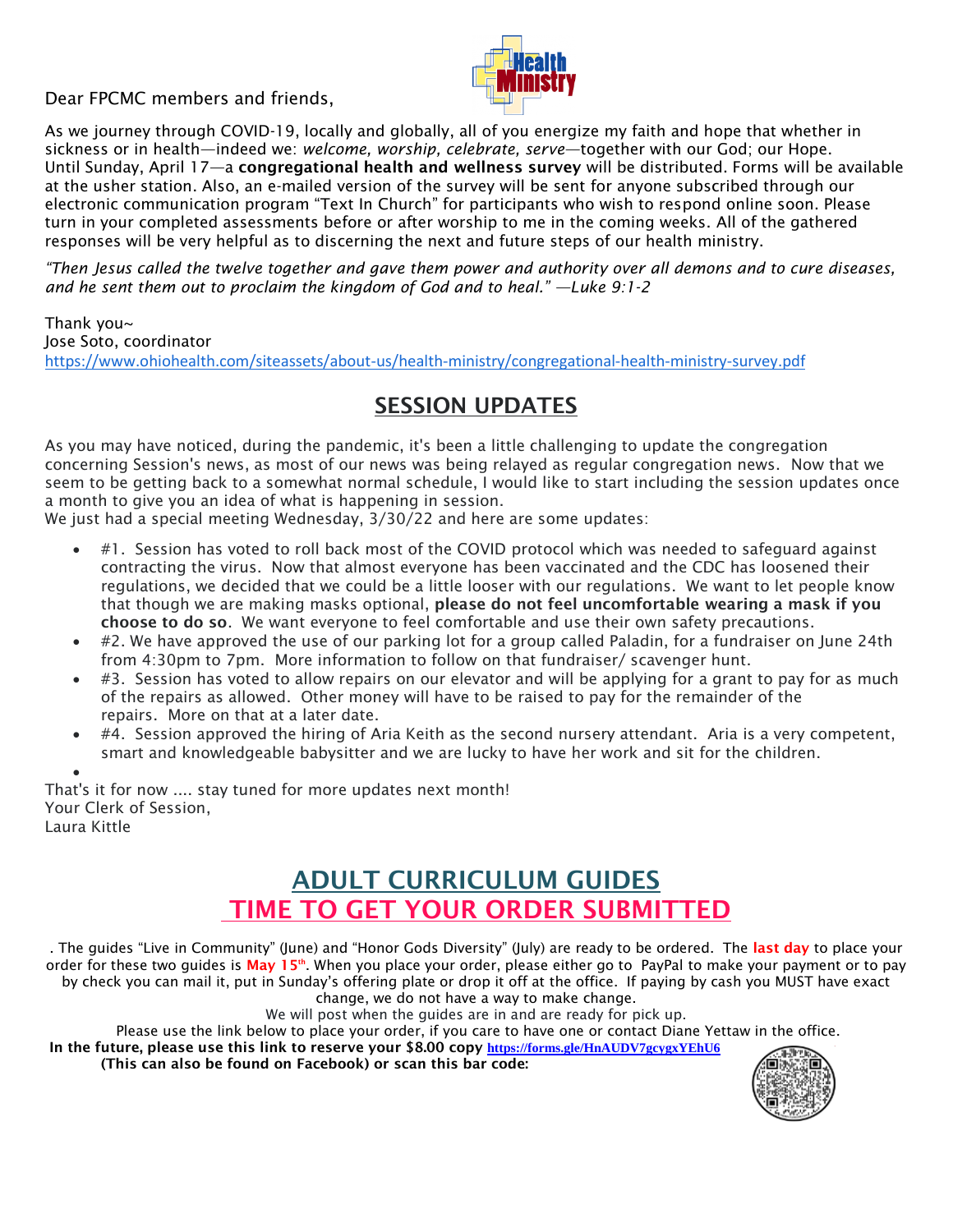

Children in Need flowers still have some dates to fill and would like to fill them soon: July, 24<sup>th</sup> and 31<sup>st</sup> August 14<sup>th</sup> October 16th

The cost is \$35.00. The money goes into the Children In Need Fund, which is used to help families to pay things like water bills, NIPSCO, etc. To qualify for these funds, there must be children living in the home. We have other dates later in the year and will post them when it gets closer to those dates. Any questions contact the office or speak with Penny Russell. Thank you



NO DONATIONS WERE RECEIVED LAST WEEK Thank you for your thoughts and kindness!

#### **2022 PER CAPITA**

Per Capita for 2022 is \$42.03 per person. Remember this should NOT be included in your check for regular offering because it goes into a dedicated fund. Thank you

# **2022 BIRTHDAY OFFERING**

This year's birthday offering will be collected on May 8, 2022. The monies collected will be distributed as follows:

- $\triangleright$  \$80,000 collected goes to McCleary House Transitional Housing in Farmington, Maine.
- $\triangleright$  \$105,000 of the collected monies will be awarded to the Presbyterian Church in Lares, Puerto Rico to improve their kitchen to enable them to feed the hungry.